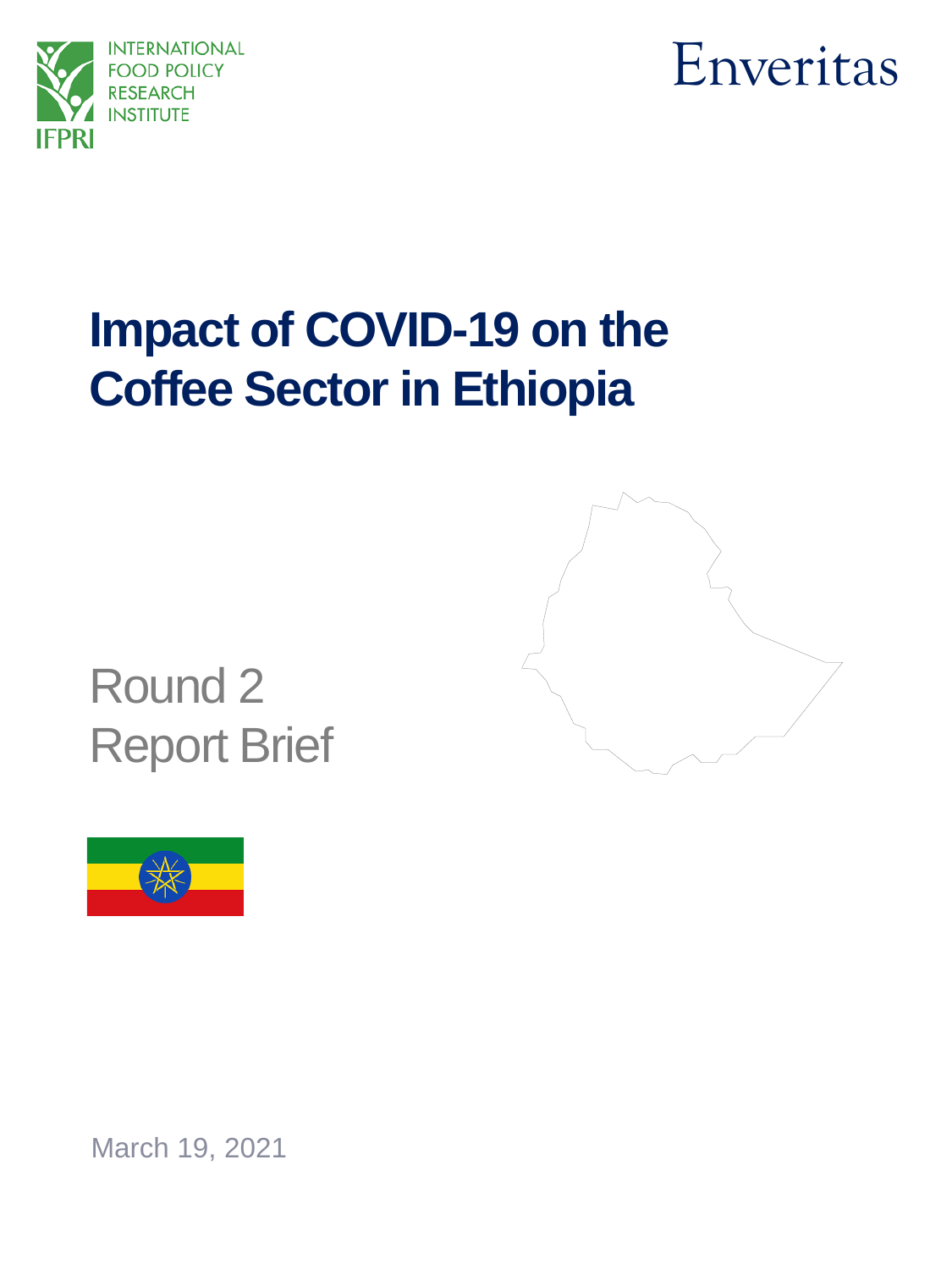

# Enveritas

### Introduction

COVID-19 has affected supply chains throughout the world. In early 2020, the start of COVID-19 lockdowns coincided with Ethiopia's sales and shipment period, resulting in canceled or postponed coffee contracts and storage complications. Since then, Ethiopia's farmers have reported that they have been unable to, or have had difficulty accessing labor and inputs, due to the COVID-19 pandemic.

Given the critical importance of coffee to Ethiopia, understanding the impact of COVID-19 and related restrictions on the sector is necessary for mitigating negative effects on livelihoods throughout the value chain and Ethiopia's economy. By capturing the social and economic effects of the pandemic in the coffee industry, policymakers and stakeholders will be able to craft informed policies and effective support programs that will cushion the economic toll of COVID-19, especially for the smallholders that depend upon coffee. This study aims to give a voice to coffee farmers and other value chain actors during this pandemic.

## Methodology

Enveritas, with the generous contribution of [HereWeGrow](http://www.herewegrow.org/) and support from the International Food and Research Policy Institute (IFRPI), is conducting a longitudinal phone surveys to identify the effects of COVID-19 on Ethiopia's coffee producers, processors, and exporters. So far, two rounds of surveys have been conducted, corresponding to key periods within Ethiopia's coffee production calendar. Round 1 occurred from November 23 – December 18, 2020 during the harvest and Round 2 from February 1 – 25, 2020, corresponding with the processing period. The sample includes smallholder coffee farmers, exporters, and managers of primary cooperatives, unions, and private mills.

Enveritas called farmers in its database across seven regions: Guji, Illubabor, Jimma, Sidama, and Yirgacheffe. The survey follows a stratified random sampling strategy and drew a balanced sample by coffee region and household's poverty level. Each round targeted 95 farmers per region for a total of 665 sample households, but in each round, we surveyed more than the minimum farmers, expecting that a certain number of farmers would not participate in Round 2. Therefore, Enveritas surveyed 784 households in Round 1 and 737 in Round 2. The attrition rate was 6%. We also grouped farmers in each region into quintiles (each having approximately 20% of the population) by poverty level to assess whether the pandemic affects farmers differently based on household income. We randomly selected 19 primary sample households from each wealth quintile in each of the coffee regions.

In addition to farmers, Enveritas purposely selected 10 union managers, 30 primary cooperative managers, and 30 private mill managers. The unions chosen are well-established and represent a mix of regions and sizes. Cooperative and private mills were chosen to overlap geographically with the location of sample farmers. Enveritas sampled 10 exporters per round, representing a mix of company sizes based on coffee export volumes.

The following report provides a snapshot of the results of Rounds 1 and 2. In-depth analysis will be conducted at the end of all longitudinal surveys in April 2021.

Please note: Throughout the report we use COVID-19 and the pandemic interchangeably. These refer to both the disease and government restrictions related to the disease (e.g., gathering limits, business closures, transportation restrictions, etc.).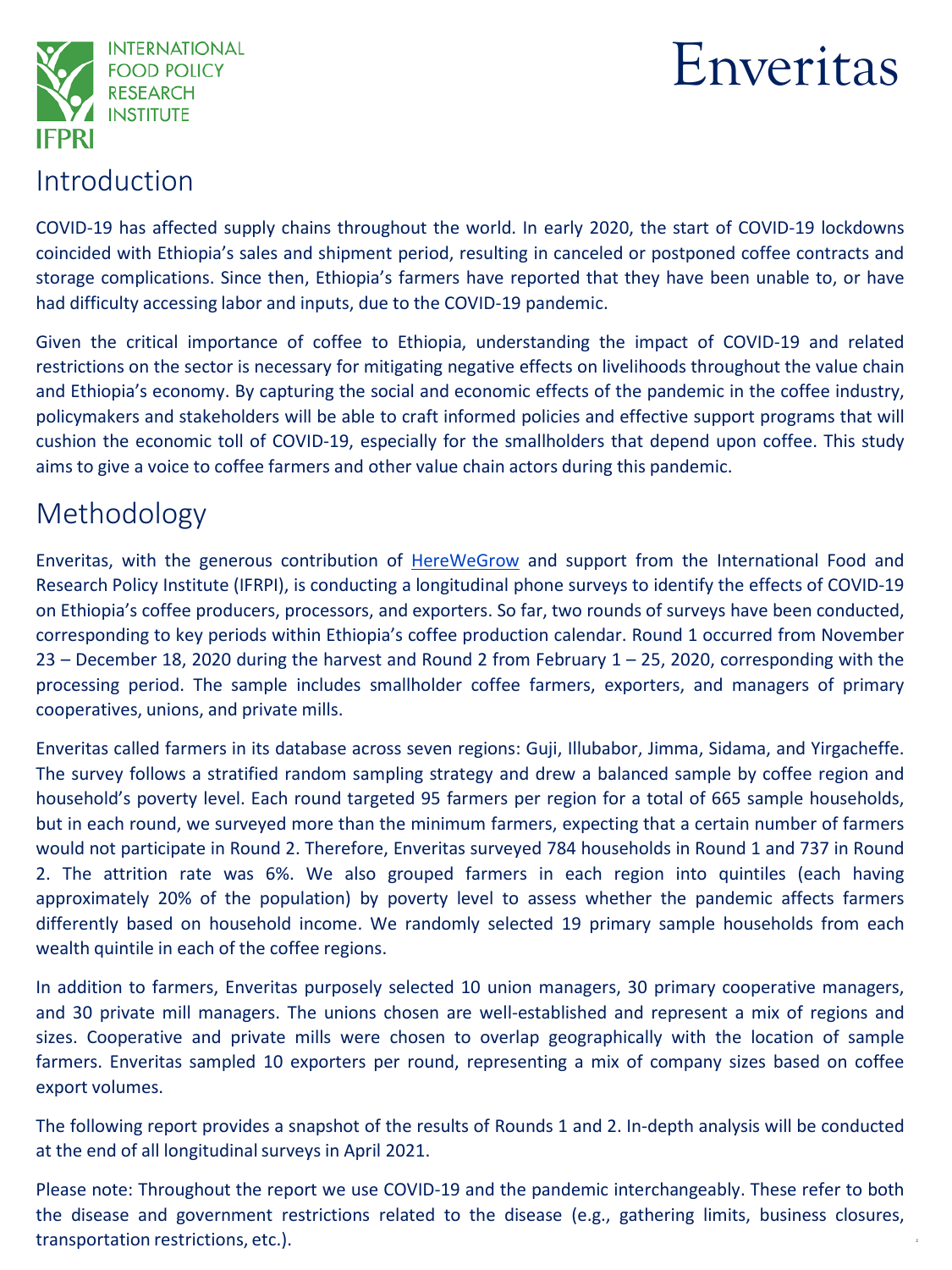## **Farmers – Ethiopia**

## Farmers' greatest concerns



Farmers' concerns about the COVID-19 pandemic did not change significantly between rounds and shows that most farmers are not concerned about the pandemic. For those farmers that have concerns, community health is the most important one, followed by impacts on livelihoods (prices, income) and education. Regional differences are more varied. Generally, farmers in rural areas are more concerned about the COVID-19 pandemic compared to farmers closer to cities or towns. This is not only in relation to COVID-19 but also in general; the farther from cities and major towns, the more risk averse smallholder farmers become. The graphs below show variations by coffee origin/region. There is wide variation in responses among farmers between Sidama A, B, and C. Almost 100% of farmers in Sidama C are not concerned about the COVID-19 pandemic at all while that number decreases to 56% and 17% for Sidama A and B, respectively. Given that Sidama C is in a different administrative zone than A and B and has fewer farmers with marginal coffee production, it is not unreasonable that their concerns about COVID-19 are different than the rest of Sidama. Farmers in Guji, Illubabor, and Limmu are the only regions concerned about the health of the community as related to the virus.



Round 2 Report Brief | March 19, 2021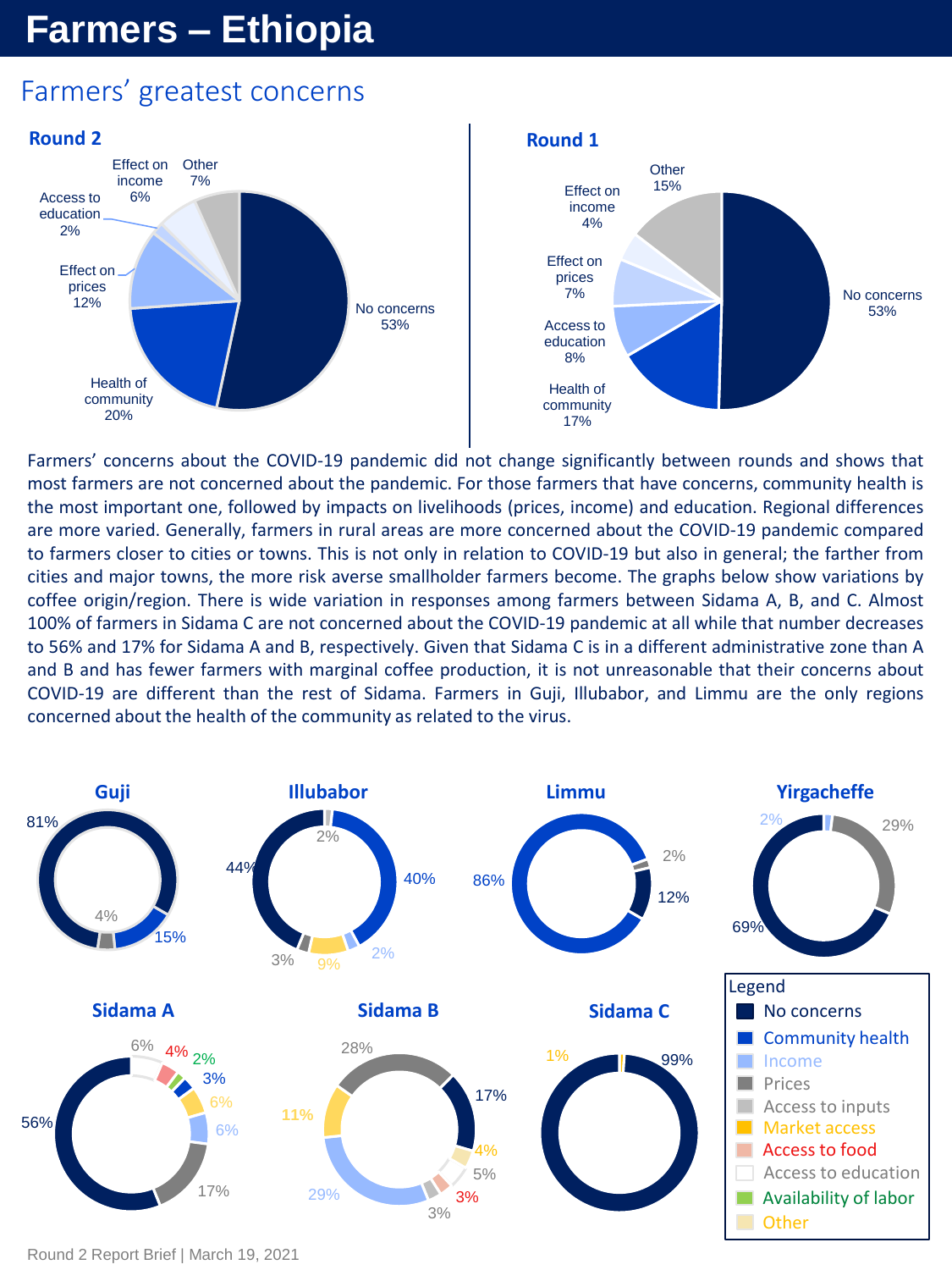## **Farmers – Ethiopia**

## Impact of COVID-19 in the past month

Farmers were asked a series of questions about the effect of the COVID-19 pandemic on coffee farming-related practices and inputs (i.e., access to inputs, finance, and labor). Availability of labor was the most impacted activity (35% of respondents reported that their labor use is affected by the pandemic, which was up 16% from Round 1). Access to inputs was also limited as farmers could not afford higher prices or could not find inputs. Finally, access to finance was minimally affected but farmers reported unavailability of financial service providers or closure of banks.

In terms of overall income, 38% of farmers reported receiving less income during Round 2 compared to what they typically make this time of year. This is 2% less than Round 1. This was not specific to coffee only; however, 13% of farmers who reported a loss of income said it was due to coffee only. Overall, yields were low in Ethiopia this harvest season, but prices were higher than last year. Coffee farming costs have increased, due to labor and input shortages caused by COVID-19.

| On production                                   |            |                                    | <b>On sales and finance</b>                                |                                       |                            |  |
|-------------------------------------------------|------------|------------------------------------|------------------------------------------------------------|---------------------------------------|----------------------------|--|
| <b>Access to inputs</b><br><b>Higher prices</b> | 13%        | $-1%$<br>11%                       | <b>Access to credit</b><br>Traditional sources unavailable |                                       | $8\% - 1\%$<br>6%          |  |
| Not available in stores                         | 2%         | Higher interest rates              | 2%                                                         |                                       |                            |  |
| Less transport available to access              | 1%         | Less transport available to access | $1\%$                                                      |                                       |                            |  |
| <b>Access to storage</b>                        | 4%         | $\blacktriangle$ +1%               | <b>Access to savings</b>                                   |                                       | $11\%$ $+7\%$              |  |
| Not enough space                                |            | 3%                                 | Services unavailable                                       | 9%                                    |                            |  |
| <b>Higher prices</b>                            |            | 1%                                 | <b>Banks closed</b>                                        | 3%                                    |                            |  |
|                                                 |            |                                    | No access to savings group                                 |                                       | 3%                         |  |
| On workforce                                    |            |                                    |                                                            |                                       |                            |  |
| <b>Access to workers</b><br>Higher wages        | <b>35%</b> | $+16%$<br>20%                      | <b>Activity most</b><br>affected by lack                   | Non coffee-related<br>activity<br>17% | Coffee farm<br>maintenance |  |
| Fewer workers available                         |            | 16%                                | of workers                                                 | Sorting                               | 61%                        |  |
| No workers available                            |            | 4%                                 |                                                            | coffee<br>$1\%$                       |                            |  |

#### **Risk of Child Labor during the pandemic**

Labor shortages can result in farmers turning to risky hiring practices to meet their needs. Enveritas' Ethiopia Verification Results, 2020-21 (3,491 surveys) found that some farmers relied more on their own children to work during the coffee harvest, missing school as a result. Enveritas also found more children under the legal minimum working age of 15 hired at coffee mills and estates compared to last year. This was because of school closures due to COVID-19. In this survey, **3%** of farmers said they hired younger workers due to worker shortages, yet none were below 15 years old.

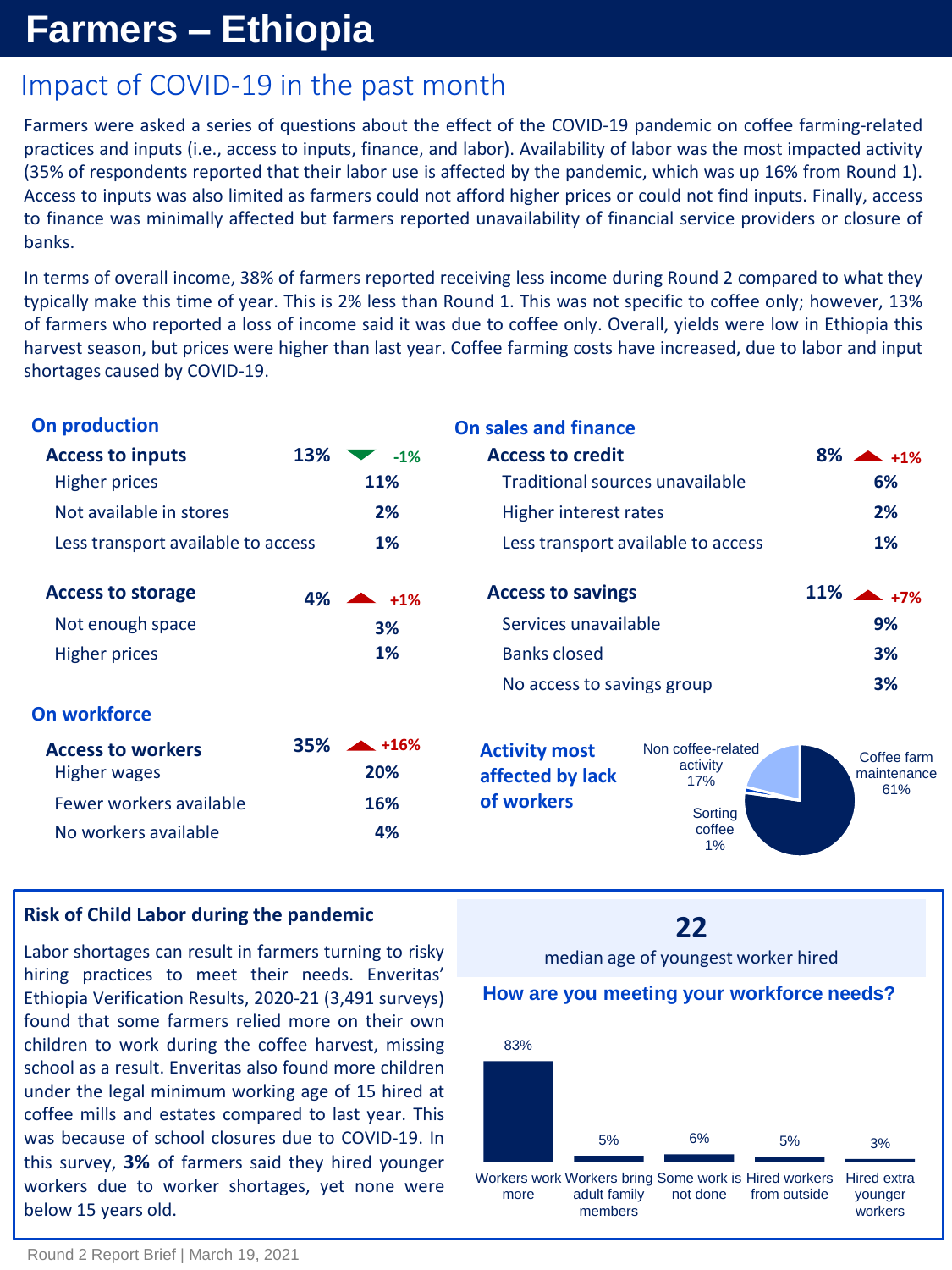## **Farmers – Ethiopia**

### Impact on women

Female respondents (10% of the sample size) were asked whether women are affected differently than men and how so. In Round 1, 23% of female respondents reported they were affected differently than men, but reported the difference was only in increased household duties for women. This round, almost double the number of women said they were affected differently than men and reported more than one way in which they were affected.



### Household support services



Of the 21% of farmers who reported receiving support, most (87%) received support from the government in the form of personal protective equipment for COVID-19, including face masks and soap. There was no major regional variations. NGOs and farmer organizations provided 7% and 6% of farmers, respectively, with PPE or food and cooking supplies.

## Impact on household food and nutrition security

Households were asked about the impact of the pandemic on food and nutrition security. Most households (~70%) reported that the pandemic had no impact on their food security. While about 30% indicated higher prices on food items due to the pandemic, 21% reported they can afford it. Sample households consumed about seven food groups, on average, with no significant variations by pre-pandemic poverty level and survey round.

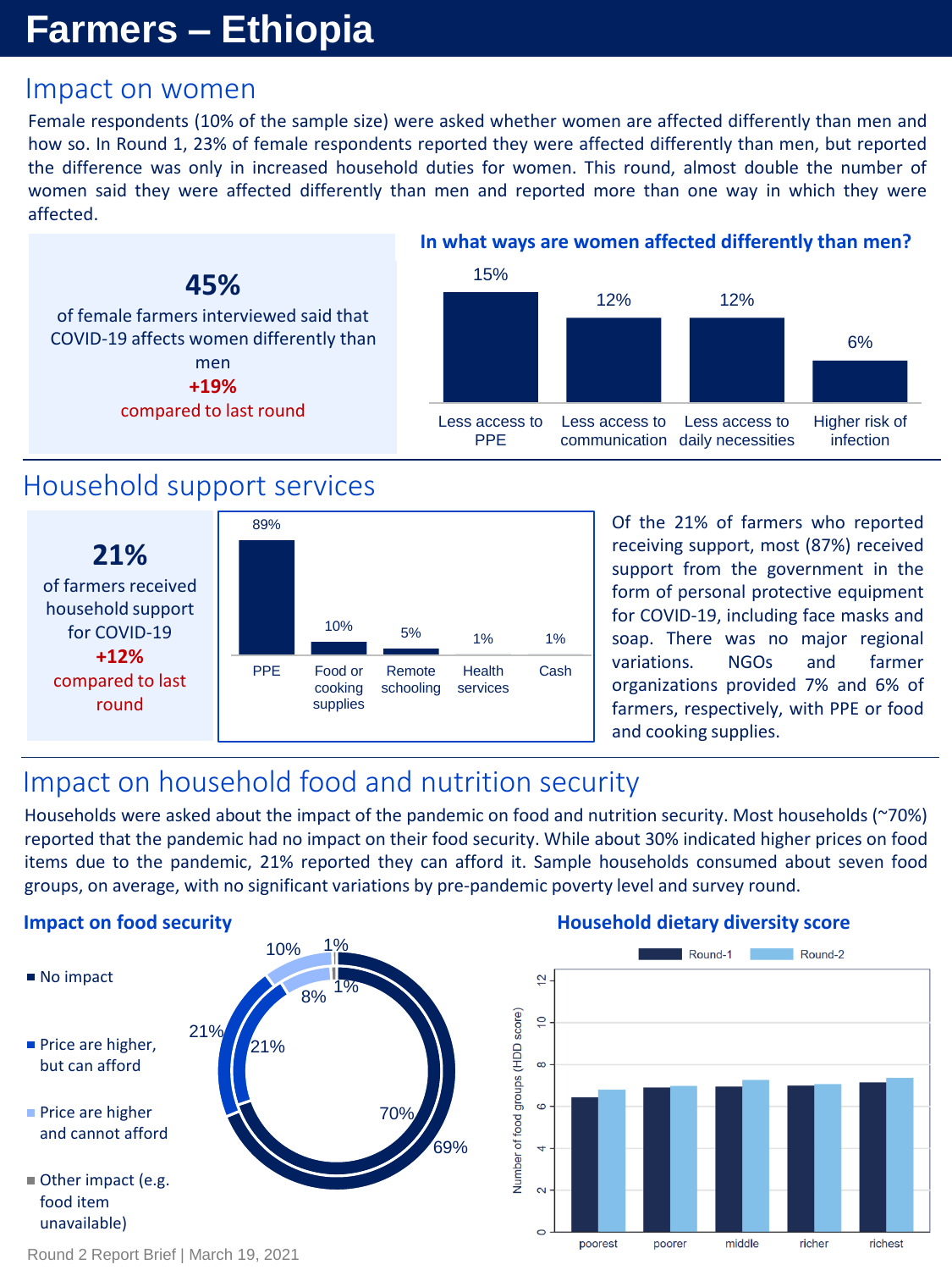## **Farmers and Managers – Ethiopia**

### Primary Cooperative Support Services

This section analyzes the effect of the COVID-19 pandemic on support services provided by unions, mills, and primary coffee cooperatives to farmers. Primary cooperatives often supply farmers with various goods and services, including those related to coffee farming, such as seedlings or training programs; and non-coffee related goods and services, such as cooking oil, or school materials for children.

We compare what primary cooperative member farmers reported receiving with what managers reported they provided to farmers. Of farmer respondents, 37% are members of coffee cooperatives. Though it can be difficult to parse whether changes to goods or services provided occurred due *only* to COVID-19; most farmers reported that they received less or no goods or services from their primary cooperative than they typically would at the same time of year. The difference of farmers reporting receiving fewer or no services (74%) was significant compared to managers (20%). The difference reported for services was also significant: 65% of farmers reported receiving fewer or no services, compared to just 7%\* of managers.

#### **Cooperative goods and service provision, reported by farmers and managers**

#### **On goods and inputs**

Of those farmers reporting that they *did* receive goods from their cooperatives, seedlings are the most popular item received, followed by food items, cooking items, pesticides, and fertilizer. Managers reported providing similar items but at different rates: cooking items, seedlings, fertilizer, other, and food items. Items mentioned in the other category by managers include loans, PPE, and woven baskets.



#### **On services**

Of those farmers reporting that they *did* receive services, 83% reported clean water, followed by a much lesser extent by healthcare, transportation, and childcare. Managers also reported education support – typically fees for uniforms and textbooks – (37%) and financial support – usually support setting up bank accounts (32%). It's unknown why farmers did not report receiving either of these services since they are common services provided by cooperatives in Ethiopia. 2% of farmers reported receiving transportation services, which they had not received before.

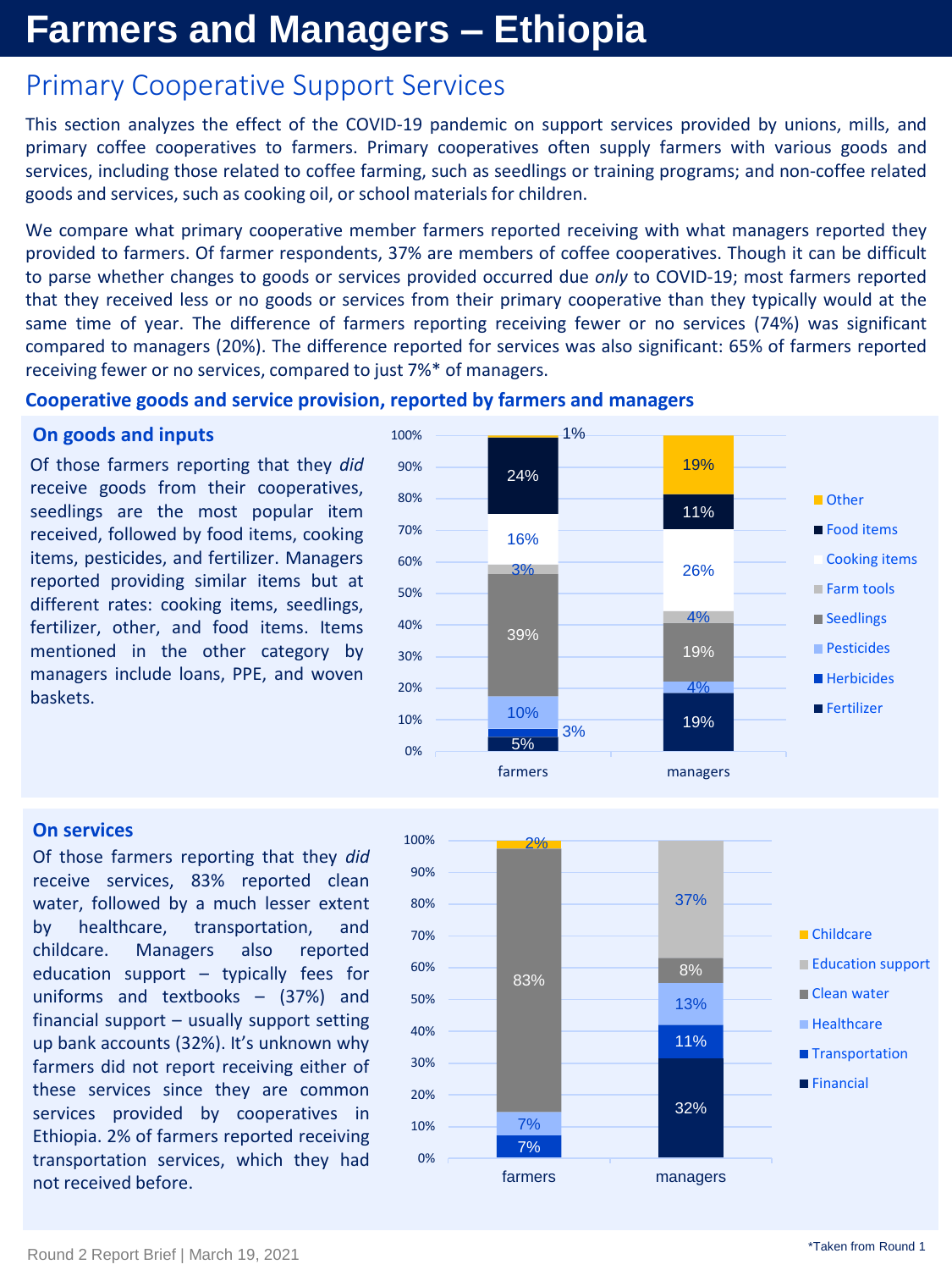## **Managers – Ethiopia**

## Managers' greatest coffee concerns



#### **Round 1**



\*Other referred to fuel prices and training access

\*Other includes access to inputs, storage, and PPE for workers

Managers' concerns increased from Round 1 to Round 2 by 24%. Market access and access to labor remained a concern during both rounds, but in Round 2, managers were also concerned about the COVID-19 pandemic's impact on processing and storing of coffee, as well as coffee income. More managers were also concerned this round about transporting coffee compared to last round. This fits with the coffee calendar; during last round, cooperatives and mills were receiving coffee from farmers and processing onsite while this round, cooperatives and mills were beginning to transport the coffee to Addis Ababa. While the health of the community was a concern last round, it was not mentioned as a concern by managers this round, which is the opposite of farmer respondents, who were more concerned about the health of their community during the second round.

## Impact on Profitability and Volumes

#### **Volume purchased this harvest season**



Responding to the series of questions about profitability among upstream actors, **19%** of managers reported that they expect their profit from this year's harvest to be less than last year's due to the COVID-19 pandemic. This was a 15% improvement from the first round. Managers were also asked how the volumes of coffee they purchased from farmers compared to last harvest season. Just over half of managers reported lower volumes. Of these, almost two-thirds said this was due to high prices and lower yield while 44% said this was due to insufficient cash flow to pay farmers for their cherry. Lack of cash flow is due primarily to a restriction the government placed upon all banks in the country to limit the daily withdrawal limit to 75,000 ETB (~US\$2,000). This inhibited mills and cooperatives from having enough cash on hand every day to pay all farmers for their cherries on the spot. Prices for coffee in Ethiopia in general were higher this season and the yield was lower due to the biennial crop cycle.

In addition, Enveritas surveyed nine exporters for qualitative context and asked similar questions on profitability and volumes. All exporters said they were worried about the COVID-19 pandemic's effect on their profitability with two-thirds very worried. For both commodity and specialty coffee, volumes purchased by exporters were not affected by COVID-19, but for both types of coffee, most exporters reported paying higher prices. However, qualitatively most exporters did not report major, negative impacts of the COVID-19 pandemic on their business.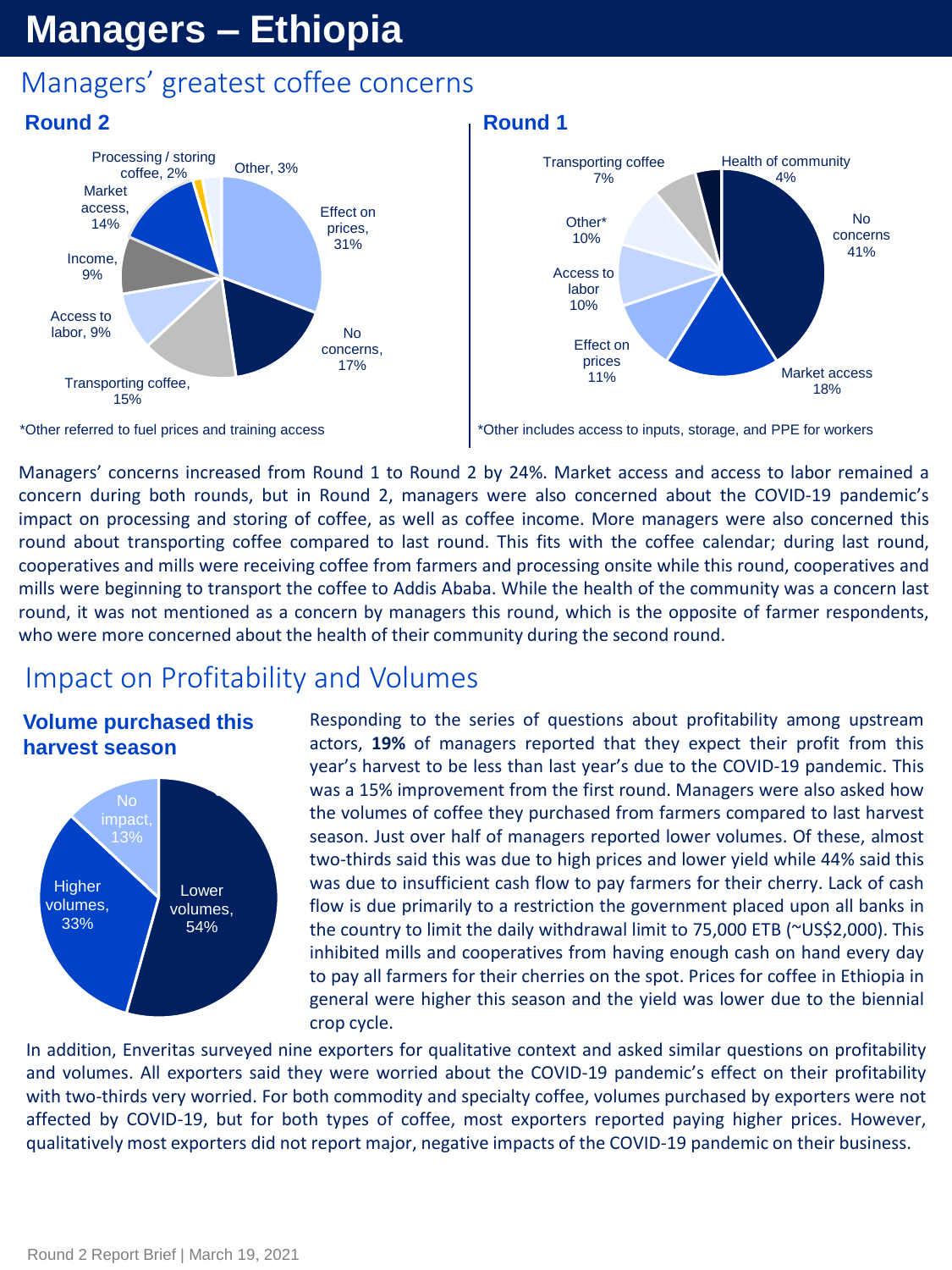## **Managers – Ethiopia**

## Impact of COVID-19 in the past month

Like farmers, managers were asked the same series of questions on the impact of COVID-19 on coffee farming practices (access to inputs and labor) and access to finance. Managers were also asked additional questions about the transport and export of coffee. Compared to farmers, managers were much more affected by the pandemic in both rounds, and more so, in the second round compared to the first. Transport, inputs, and workers were the categories in which the majority of farmers were impacted while managers were least affected in terms of accessing credit. The increase in transportation costs drove the higher prices for inputs, which was the category most changed from Round 1. Fertilizer was particularly affected by the increase in transportation prices, as well as the devaluation of the Ethiopian birr (which was not caused by COVID-19). Storage was mostly affected by an increase in price of jute bags, which on average rose by 60%.

Effects on workers were also linked to the increase in transportation costs. Almost half (42%) of managers reported higher prices for transportation. In some areas, this caused workers to travel shorter distances, resulting in a shortage of workers. Some mills, who typically provide transportation for their workers, reported working with local health authorities to provide face masks, soap, and hand sanitizer in order to safely transport their workers, especially for those mills that had to resort to finding workers farther outside of their communities. Of those managers that reported relying on younger workers, the average age of the youngest worker reported was 30. Half of respondents reported workers below 18 but above the minimum legal working age of 15. However, based on Enveritas' Ethiopia Verification Results, 2020-21 (3,491 surveys), it is likely that managers of cooperatives, mills, and unions are aware of this law and report ages above the legal minimum even though they may be hiring workers below this age.

| <b>Workers</b><br><b>Credit</b><br><b>Inputs</b><br>$52\%$ $\triangle$<br>54%<br>18%<br>$\blacktriangle$<br>$-10$<br>$+34$<br>$+11$<br>48%<br>Traditional sources unavailable<br><b>Higher prices</b><br><b>Higher wages</b><br><b>11%</b><br>51%<br>Not available in stores<br>Higher interest rates<br>2%<br>17%<br>Few workers available<br>6%<br>No transport<br>6%<br>No workers available<br>6%<br>$45%$ $\triangle$<br>$29\%$ $\blacktriangle$<br><b>Savings</b><br><b>Storage</b><br>$+12$<br>+1<br>18%<br>44%<br>Services unavailable<br>No storage equipment<br>8%<br>Not enough space<br>12%<br><b>Banks closed</b><br><b>Higher prices</b><br>No access to savings group<br>9%<br>3%<br>58%<br>$34\%$ $\blacktriangle$<br><b>Transport</b><br><b>Exports</b><br>▲ |  | <b>On workforce</b> | <b>On operations</b> |  |       | <b>On sales and finance</b> |  |      |
|-------------------------------------------------------------------------------------------------------------------------------------------------------------------------------------------------------------------------------------------------------------------------------------------------------------------------------------------------------------------------------------------------------------------------------------------------------------------------------------------------------------------------------------------------------------------------------------------------------------------------------------------------------------------------------------------------------------------------------------------------------------------------------|--|---------------------|----------------------|--|-------|-----------------------------|--|------|
|                                                                                                                                                                                                                                                                                                                                                                                                                                                                                                                                                                                                                                                                                                                                                                               |  |                     |                      |  |       |                             |  |      |
|                                                                                                                                                                                                                                                                                                                                                                                                                                                                                                                                                                                                                                                                                                                                                                               |  |                     |                      |  |       |                             |  |      |
|                                                                                                                                                                                                                                                                                                                                                                                                                                                                                                                                                                                                                                                                                                                                                                               |  |                     |                      |  |       |                             |  |      |
|                                                                                                                                                                                                                                                                                                                                                                                                                                                                                                                                                                                                                                                                                                                                                                               |  |                     |                      |  |       |                             |  |      |
|                                                                                                                                                                                                                                                                                                                                                                                                                                                                                                                                                                                                                                                                                                                                                                               |  |                     |                      |  |       |                             |  |      |
|                                                                                                                                                                                                                                                                                                                                                                                                                                                                                                                                                                                                                                                                                                                                                                               |  |                     |                      |  |       |                             |  |      |
|                                                                                                                                                                                                                                                                                                                                                                                                                                                                                                                                                                                                                                                                                                                                                                               |  |                     |                      |  |       |                             |  |      |
|                                                                                                                                                                                                                                                                                                                                                                                                                                                                                                                                                                                                                                                                                                                                                                               |  |                     |                      |  |       |                             |  |      |
|                                                                                                                                                                                                                                                                                                                                                                                                                                                                                                                                                                                                                                                                                                                                                                               |  |                     |                      |  |       |                             |  |      |
| 16%<br><b>Higher prices</b><br>42%<br>Delays at shipping                                                                                                                                                                                                                                                                                                                                                                                                                                                                                                                                                                                                                                                                                                                      |  |                     |                      |  | $+21$ |                             |  | $+9$ |
| 8%<br>Delays in paperwork<br>Higher government fees<br>9%                                                                                                                                                                                                                                                                                                                                                                                                                                                                                                                                                                                                                                                                                                                     |  |                     |                      |  |       |                             |  |      |
| 6%<br>Higher government transport fees<br>6%<br>Lower prices                                                                                                                                                                                                                                                                                                                                                                                                                                                                                                                                                                                                                                                                                                                  |  |                     |                      |  |       |                             |  |      |

#### **How are you meeting your workforce needs?**



#### **Activity most affected by lack of workers**